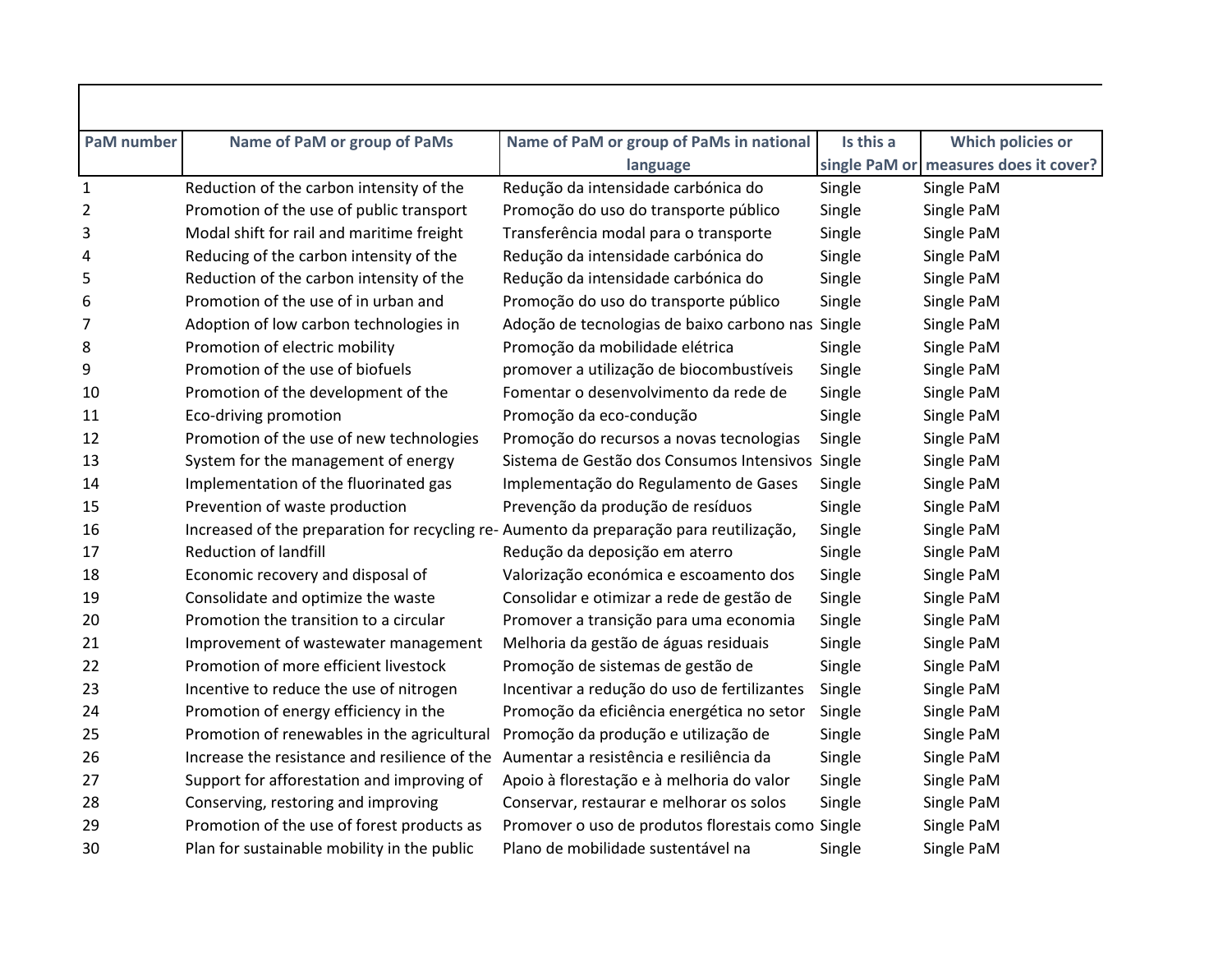| 31 | Decarbonization Public Administration                                                      | Descarbonização do parque de edifícios do       | Single | Single PaM |
|----|--------------------------------------------------------------------------------------------|-------------------------------------------------|--------|------------|
| 32 | Promotion of production and self-                                                          | Promoção da produção e autoconsumo de           | Single | Single PaM |
| 33 | Energy efficiency in buildings                                                             | Eficiência energética nos edifícios             | Single | Single PaM |
| 34 | Regenerate and revitalize urban centers and                                                | Regenerar e revitalizar os centros urbanos e    | Single | Single PaM |
| 35 | Phasing out fuel oil cogeneration                                                          | Eliminação gradual da cogeração a fuelóleo      | Single | Single PaM |
| 36 | Carbon Tax                                                                                 | Taxa de carbono                                 | Single | Single PaM |
| 37 | CO2 Component on Motor Vehicles Taxes                                                      | Componente CO2 do imposto sobre veículos Single |        | Single PaM |
| 38 | Tax Incentives for Efficiency and Low Carbon Incentivos fiscais para eficiência energética |                                                 | Single | Single PaM |
| 39 | <b>Emissions Trading Scheme</b>                                                            | Comércio Europeu de Licenças de Emissão         | Single | Single PaM |
| 40 | Regulation on CO2 for Cars and Vans                                                        | Regulamento CO2 veículos ligeiros               | Single | Single PaM |
| 41 | Renewables: Heating and Cooling                                                            | Renováveis no setor do Aquecimento e            | Single | Single PaM |
| 42 | Renewables: Electricity                                                                    | Renováveis no setor da Eletricidade             | Single | Single PaM |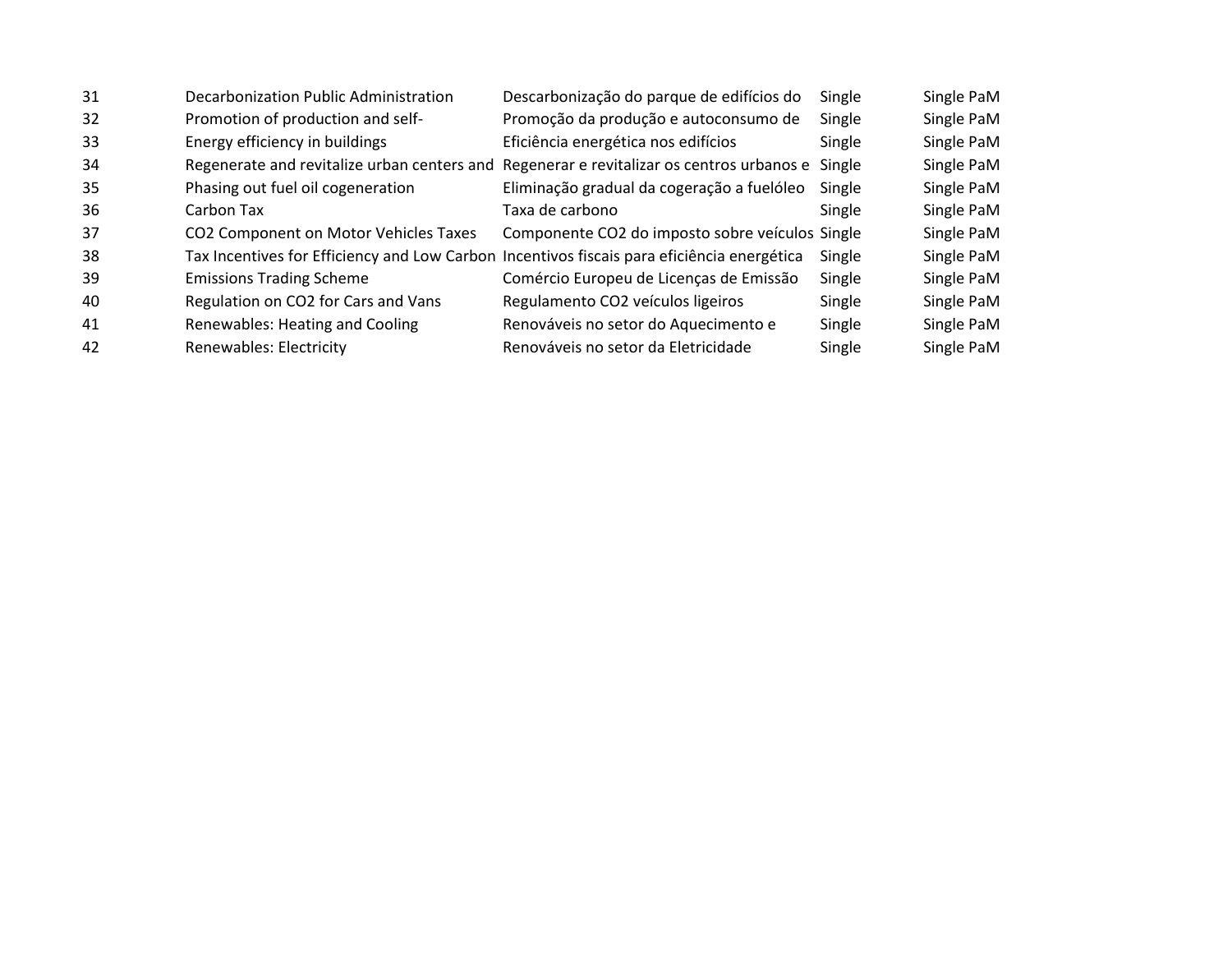| <b>Short description</b>                        | Is the policy or measure | Sector(s) affected                          | Greenhouse gas(es) |
|-------------------------------------------------|--------------------------|---------------------------------------------|--------------------|
|                                                 | envisaged with a view    |                                             | affected           |
| Build a low carbon mobility pattern; reduce     | No                       | Transport                                   | CO2; CH4; N2O      |
| Build a low carbon mobility pattern, reduce     | No.                      | Transport                                   | CO2; CH4; N2O      |
| Build a low carbon mobility pattern, reduce     | No                       | Transport                                   | CO2; CH4; N2O      |
| Build a low carbon mobility pattern; Reduce No  |                          | Transport                                   | CO2; CH4; N2O      |
| Promote sustainable mobility by creating        | No.                      | Transport                                   | CO2; CH4; N2O      |
| To promote sustainable mobility by creating No  |                          | Transport                                   | CO2; CH4; N2O      |
| Reduce the carbon intensity of the vehicle      | No.                      | Transport                                   | CO2; CH4; N2O      |
| Reduce the carbon intensity of the vehicle      | No                       | Transport                                   | CO <sub>2</sub>    |
| Reduce the carbon intensity of the vehicle      | No                       | Transport                                   | CO2; CH4; N2O      |
| Reduce the carbon intensity of the vehicle      | No                       | Transport                                   | CO2; CH4; N2O      |
| Promote more efficient behaviors through        | No                       | Transport                                   | CO2; CH4; N2O      |
| To promote more efficient behavior,             | No                       | Transport                                   | CO2; CH4; N2O      |
| Promote energy efficiency and monitor the       | No                       | Energy consumption (comprising              | CO2; CH4; N2O      |
| Implementation of the provisions of             | No                       | Industrial processes (comprising industrial | HFC; PFC; SF6      |
| Voluntary agreements and prevention             | No                       | Waste management/waste                      | <b>CH4; N2O</b>    |
| Increasing the quantity and quality of          | No                       | Waste management/waste                      | <b>CH4; N2O</b>    |
| Diversion of recyclables and biodegradable      | No                       | Waste management/waste                      | CH <sub>4</sub>    |
| Streamline the market for recyclable            | No                       | Energy supply (comprising extraction,       | <b>CH4; CO2</b>    |
| Encourage the proximity of the collection       | No                       | Waste management/waste                      | <b>CH4; N2O</b>    |
| Strengthening the specific flow                 | No                       | Waste management/waste; Industrial          | CO2; CH4; N2O      |
| Main Purposes: Improvements in the              | No                       | Waste management/waste                      | CO2; CH4           |
| Reduce the carbon intensity of livestock        | No                       | Agriculture                                 | <b>CH4; N2O</b>    |
| Decrease of the consumption of nitrogen         | No                       | Agriculture                                 | <b>N2O</b>         |
| Establishment of incentives for energy          | No                       | <b>Energy consumption (comprising</b>       | CO2; CH4; N2O      |
| Establishment of incentives for production      | No                       | <b>Energy consumption (comprising</b>       | CO2; CH4; N2O      |
| Reducing the number of fires, the burnt area No |                          | Land use, land-use change and forestry      | CO <sub>2</sub>    |
| Increase forest area by planting agricultural   | No                       | Land use, land-use change and forestry      | CO <sub>2</sub>    |
| Promote agricultural and forestry               | No                       | Agriculture; Land use, land-use change and  | CO <sub>2</sub>    |
| Promote the use of biomass for energy           | No                       | Energy supply (comprising extraction,       | CO <sub>2</sub>    |
| Set the example by creating a low carbon        | No                       | Transport                                   | CO2; CH4; N2O      |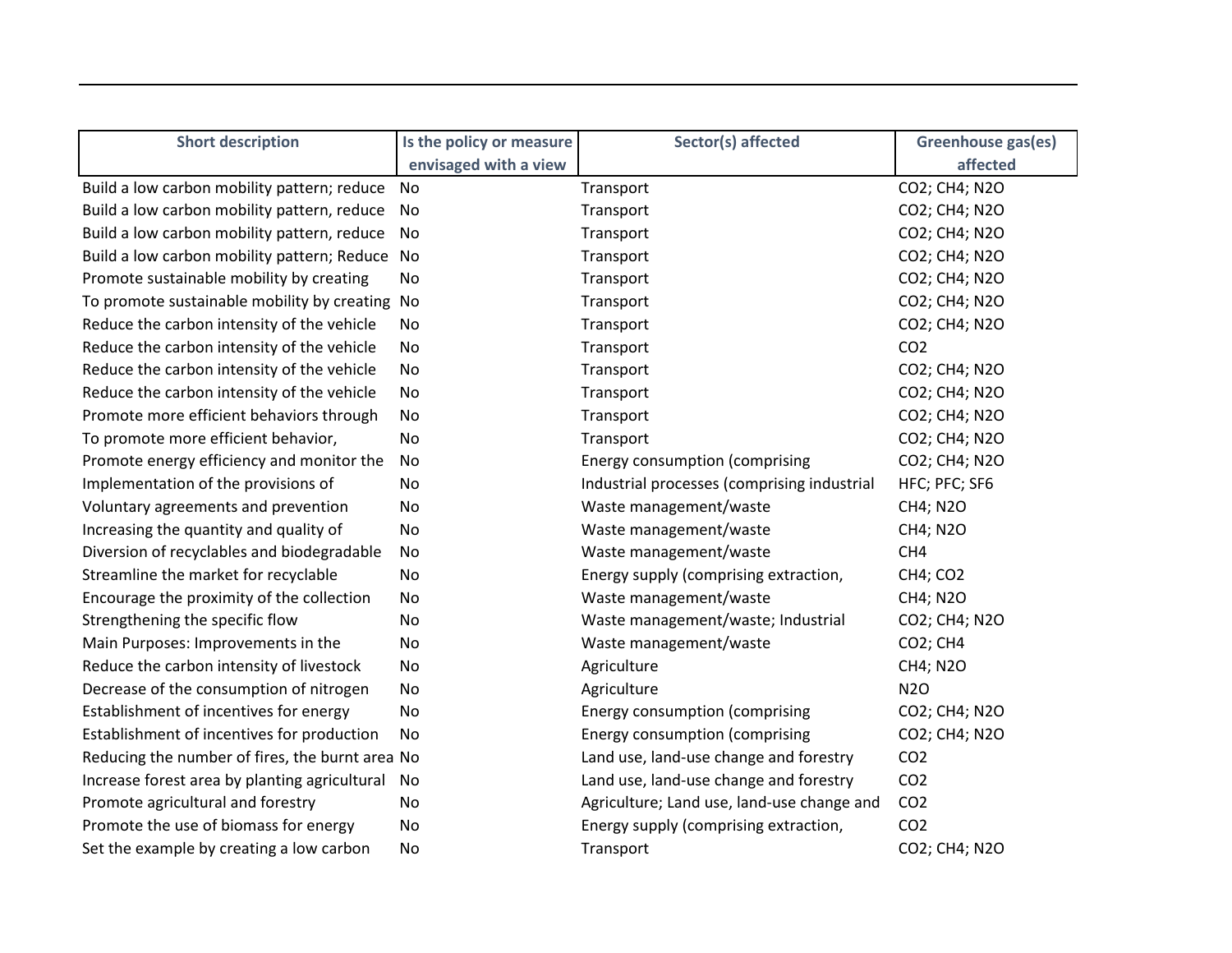| Promoting energy efficiency measures         | No  |
|----------------------------------------------|-----|
| Increase the introduction of renewable       | No  |
| To increase the energy performance rating    | No  |
| Promotion of the functional densification of | Nο  |
| Reduction or phasing out of the tariff for   | Nο  |
| Carbon tax on non-ETS sectors linked to ETS  | Yes |
| Positive discrimination on motor vehicles    | Nο  |
| Tax incentives for: 1) Plug-in hybrid and    | No  |
| Implementation of the EU ETS - Industrial    | No  |
| Implementation of the Regulation             | No  |
| Measures promoting of renewables:            | No  |
| "Promoting renewables in the electricity     | No  |
|                                              |     |

| No  | Energy consumption (comprising        | CO2; CH4; N2O   |
|-----|---------------------------------------|-----------------|
| No  | Energy supply (comprising extraction, | CO2; CH4; N2O   |
| No  | Energy consumption (comprising        | CO2; CH4; N2O   |
| No  | Cross-cutting                         | CO <sub>2</sub> |
| No  | Energy consumption (comprising        | CO2; CH4; N2O   |
| Yes | Energy consumption (comprising        | CO2; CH4; N2O   |
| No  | Transport                             | CO2; CH4; N2O   |
| No  | Transport; Energy supply (comprising  | CO2; CH4; N2O   |
| No  | Energy supply (comprising extraction, | CO2; N2O; CH4   |
| No  | Transport                             | CO2; CH4; N2O   |
| No  | Energy supply (comprising extraction, | CO2; CH4; N2O   |
| No  | Energy supply (comprising extraction, | CO2; CH4; N2O   |
|     |                                       |                 |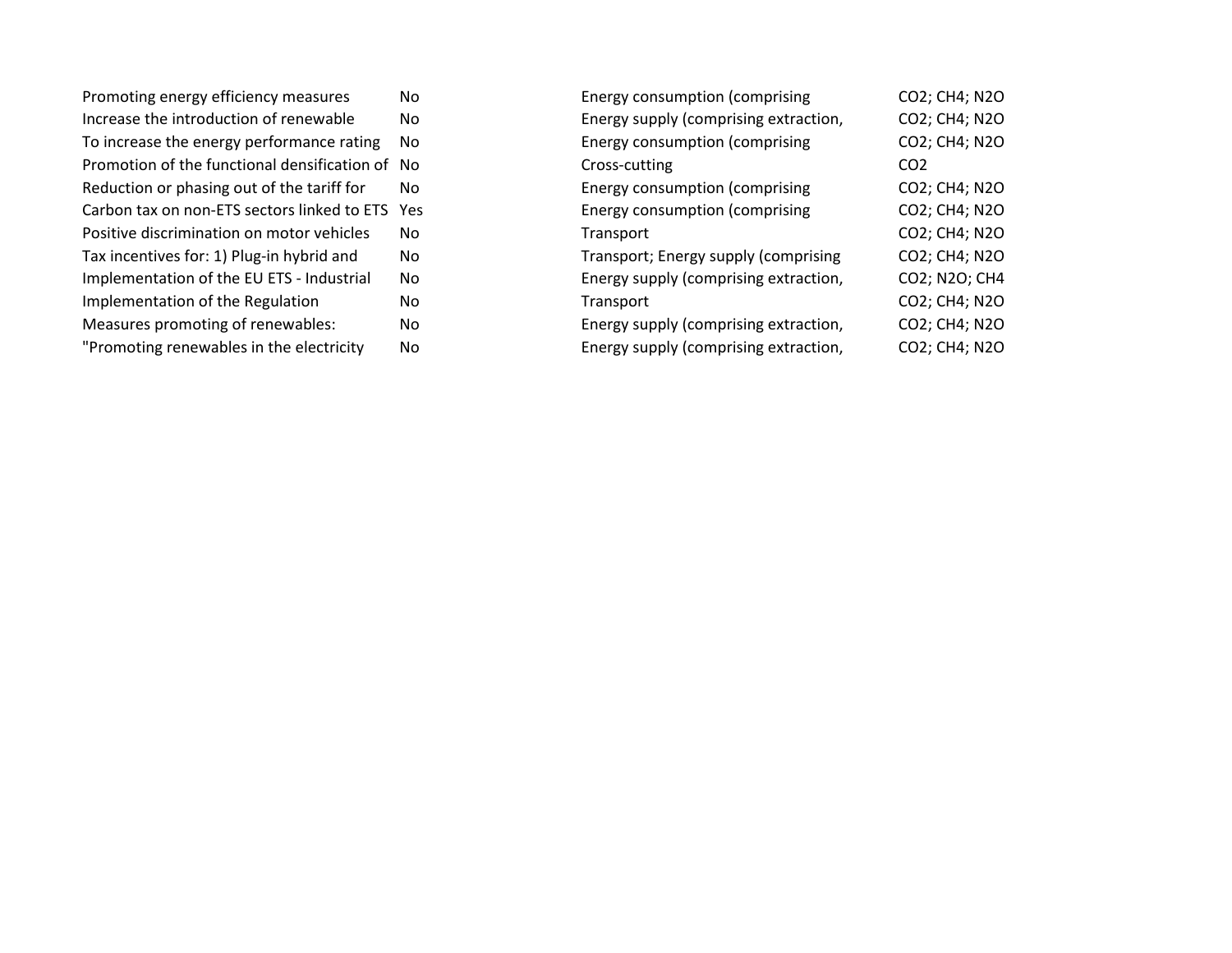| Objective(s)                                 | <b>Quantified Objective</b> | <b>Type of policy</b>       | Is the policy or measure  |
|----------------------------------------------|-----------------------------|-----------------------------|---------------------------|
|                                              |                             | <b>Instrument</b>           | related to a Union policy |
| Efficiency improvements of vehicles          |                             | Regulatory                  | Yes                       |
| Modal shift to public transport or non-      |                             | Planning; Regulatory        | Yes                       |
| Modal shift from road to rail or maritime    |                             | Regulatory; Planning        | Yes                       |
| Efficiency improvements of vehicles          |                             | Planning; Regulatory        | Yes                       |
| Modal shift to public transport or non-      |                             | Planning; Regulatory        | No                        |
| Modal shift to public transport or non-      |                             | Planning; Regulatory        | No                        |
| Low carbon fuels/electric cars (Transport);  |                             | Regulatory; Planning        | No                        |
| Low carbon fuels/electric cars (Transport);  |                             | Fiscal; Economic;           | Yes                       |
| Low carbon fuels/electric cars (Transport)   |                             | Regulatory                  | Yes                       |
| Improved transport infrastructure            |                             | Regulatory; Planning        | No                        |
| Improved behaviour (Transport)               |                             | Regulatory; Information     | No                        |
| Improved behaviour (Transport); Demand       |                             | Information; Regulatory     | No                        |
| Efficiency improvement in industrial end-use |                             | Regulatory;                 | Yes                       |
| Replacement of fluorinated gases by other    |                             | Regulatory                  | Yes                       |
| Demand management / reduction (Waste);       |                             | Planning; Regulatory;       | Yes                       |
| Demand management / reduction (Waste);       |                             | Planning; Regulatory        | Yes                       |
| Reduced landfilling (Waste)                  |                             | Planning; Regulatory        | Yes                       |
| Increase in renewable energy (Energy         |                             | Planning; Regulatory        | Yes                       |
| Improved landfill management (Waste);        |                             | Planning; Regulatory        | Yes                       |
| Demand management / reduction (Waste);       |                             | Planning                    | Yes                       |
| Improved wastewater management systems       |                             | Economic                    | No                        |
| Improved animal waste management             |                             | Regulatory; Planning        | Yes                       |
| Reduction of fertilizer/manure use on        |                             | Regulatory                  | Yes                       |
| Demand management/reduction (Energy          |                             | Regulatory; Planning;       | Yes                       |
| Increase in renewable energy (Energy         |                             | Regulatory; Planning;       | Yes                       |
| Strengthening protection against natural     |                             | Regulatory; Planning;       | Yes                       |
| Afforestation and reforestation (LULUCF);    |                             | Regulatory; Planning;       | Yes                       |
| Other activities improving cropland          |                             | Regulatory; Planning;       | Yes                       |
| Increase in renewable energy (Energy         |                             | Regulatory; Planning        | Yes                       |
| Low carbon fuels/electric cars (Transport);  |                             | Regulatory; Information; No |                           |

**Table 1**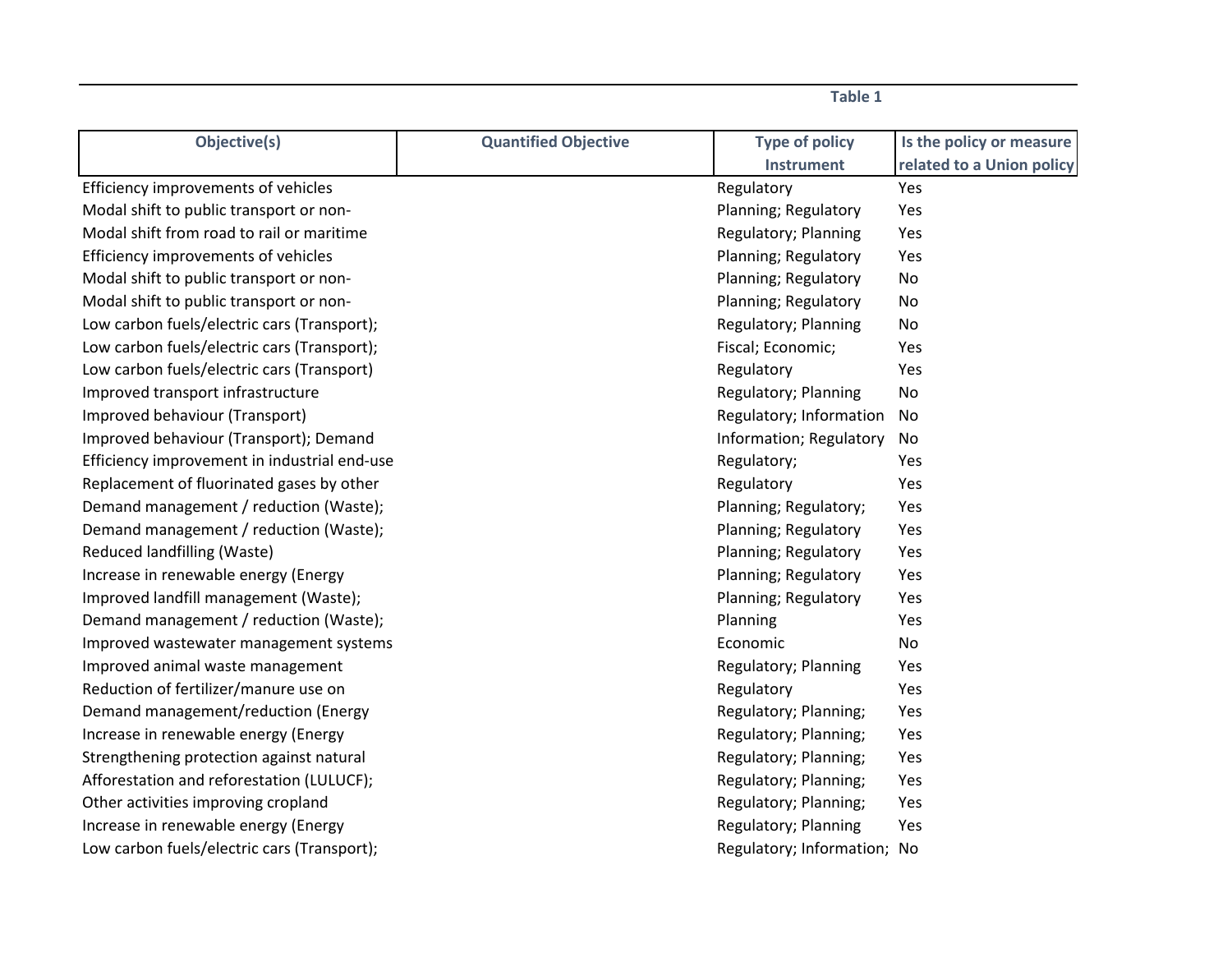Efficiency improvements of buildings Increase in renewable energy (Energy Efficiency improvements of buildings Territorial Cohesion and Urban Policy (Other Efficiency improvement in industrial end-use Demand management/reduction (Energy Efficiency improvements of vehicles Switch to less carbon-intensive fuels (Energy Switch to less carbon-intensive fuels (Energy Efficiency improvements of vehicles Increase in renewable energy (Energy Increase in renewable energy (Energy

Regulatory; Planning Yes Economic; Regulatory Yes Regulatory; Planning Yes Regulatory; Planning No Economic; Regulatory Yes Fiscal No Fiscal No Fiscal Yes Economic; Regulatory Yes Regulatory Yes Economic; Regulatory Yes Economic; Regulatory; Yes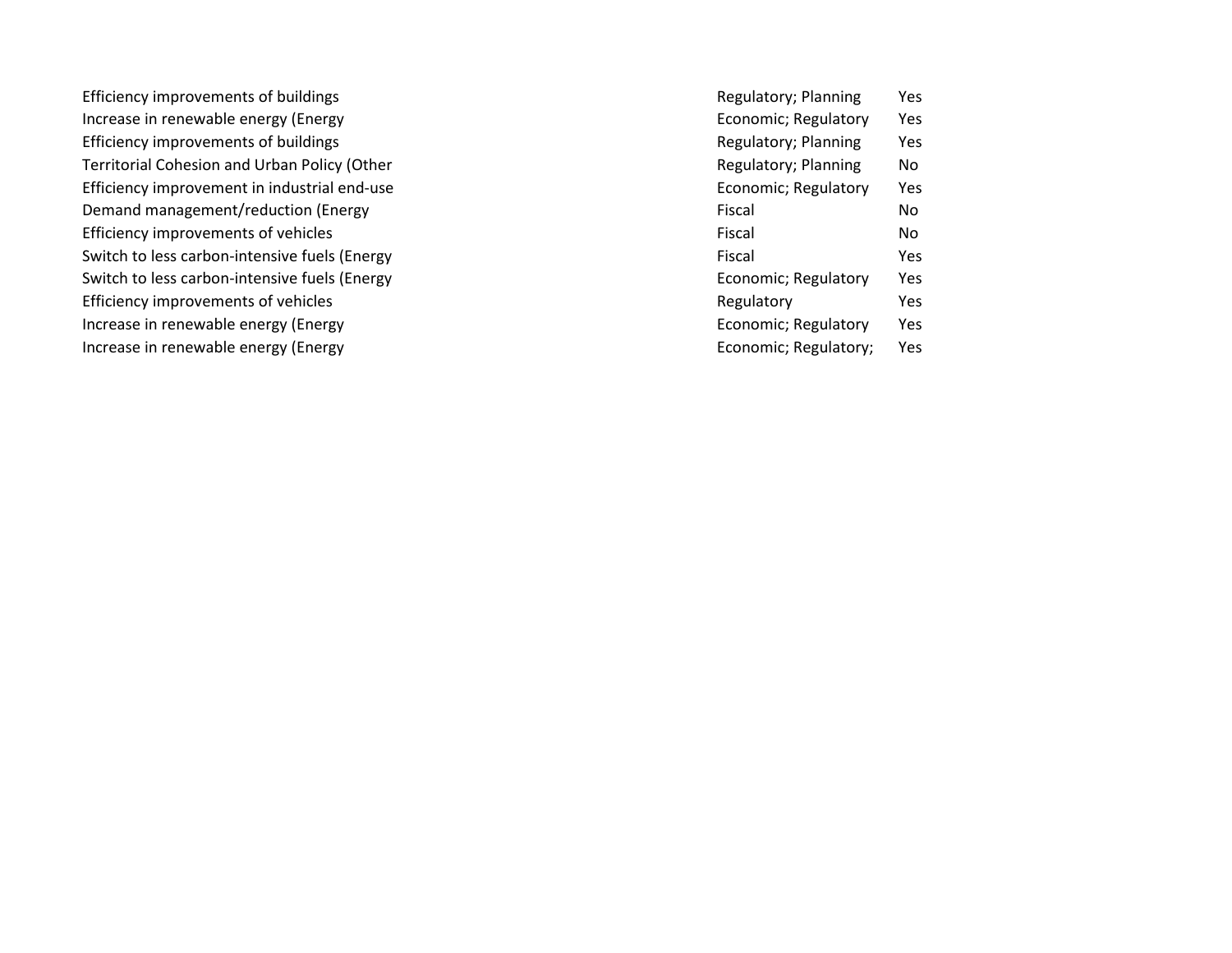| Union policy which resulted in the         | <b>Status of</b> |              | <b>Implementation Period</b> |                   | <b>Projections scenario in</b> |
|--------------------------------------------|------------------|--------------|------------------------------|-------------------|--------------------------------|
| implementation of the PaM                  | Implementation   | <b>Start</b> | <b>Finish</b>                | <b>Comment on</b> | which the PaM is               |
| Energy Efficiency Directive 2012/27/EU and | Implemented      | 2016         | 2020                         |                   | <b>WEM</b>                     |
| Energy Efficiency Directive 2012/27/EU and | Implemented      | 2014         | 2020                         |                   | <b>WEM</b>                     |
| Energy Efficiency Directive 2012/27/EU and | Implemented      | 2014         | 2020                         |                   | <b>WEM</b>                     |
| Energy Efficiency Directive 2012/27/EU and | Implemented      | 2016         | 2020                         |                   | <b>WEM</b>                     |
| PaM not related to Union policies          | Implemented      | 2012         | 2020                         |                   | <b>WEM</b>                     |
| PaM not related to Union policies          | Implemented      | 2014         | 2020                         |                   | <b>WEM</b>                     |
| PaM not related to Union policies          | Implemented      | 2014         | 2020                         |                   | <b>WEM</b>                     |
| Directive on the Promotion of Clean and    | Implemented      | 2010         | 2020                         |                   | <b>WEM</b>                     |
| RES directive 2009/28/EC and RES recast    | Implemented      | 2014         | 2020                         |                   | <b>WEM</b>                     |
| PaM not related to Union policies          | Implemented      | 2017         | 2020                         |                   | <b>WEM</b>                     |
| PaM not related to Union policies          | Implemented      | 2017         | 2020                         |                   | <b>NIP</b>                     |
| PaM not related to Union policies          | Implemented      | 2017         | 2020                         |                   | <b>NIP</b>                     |
| Directive 2006/32/EC on end-use energy     | Implemented      | 2008         | 2020                         |                   | <b>WEM</b>                     |
| F-gas Regulation 517/2014                  | Implemented      | 2015         | 2030                         |                   | <b>WEM</b>                     |
| Waste Management Framework Directive       | Implemented      | 2014         | 2020                         |                   | <b>WEM</b>                     |
| Waste Management Framework Directive       | Implemented      | 2014         | 2020                         |                   | <b>WEM</b>                     |
| Waste Directive 2006/12/EC; Waste          | Implemented      | 2014         | 2020                         |                   | <b>WEM</b>                     |
| Waste Management Framework Directive       | Implemented      | 2014         | 2020                         |                   | <b>WEM</b>                     |
| Waste Management Framework Directive       | Implemented      | 2014         | 2020                         |                   | <b>WEM</b>                     |
| Waste Management Framework Directive       | Implemented      | 2014         | 2020                         |                   | <b>WEM</b>                     |
| PaM not related to Union policies          | Implemented      | 2014         | 2020                         |                   | <b>WEM</b>                     |
| CAP Reform 2014-2020: Regulation           | Implemented      | 2014         | 2020                         |                   | <b>WEM</b>                     |
| CAP Reform 2014-2020: Regulation           | Implemented      | 2005         | 2020                         |                   | <b>WEM</b>                     |
| CAP Reform 2014-2020: Regulation           | Implemented      | 2014         | 2020                         |                   | <b>WEM</b>                     |
| CAP Reform 2014-2020: Regulation           | Implemented      | 2014         | 2020                         |                   | <b>WEM</b>                     |
| LULUCF Decision No 529/2013/EU             | Implemented      | 2014         | 2020                         |                   | <b>WEM</b>                     |
| LULUCF Decision No 529/2013/EU             | Implemented      | 2014         | 2020                         |                   | <b>WEM</b>                     |
| CAP Reform 2014-2020: Regulation           | Implemented      | 2014         | 2020                         |                   | <b>WEM</b>                     |
| CAP Reform 2013 regulations: Rural         | Implemented      | 2014         | 2020                         |                   | <b>WEM</b>                     |
| PaM not related to Union policies          | Implemented      | 2015         | 2020                         |                   | <b>WEM</b>                     |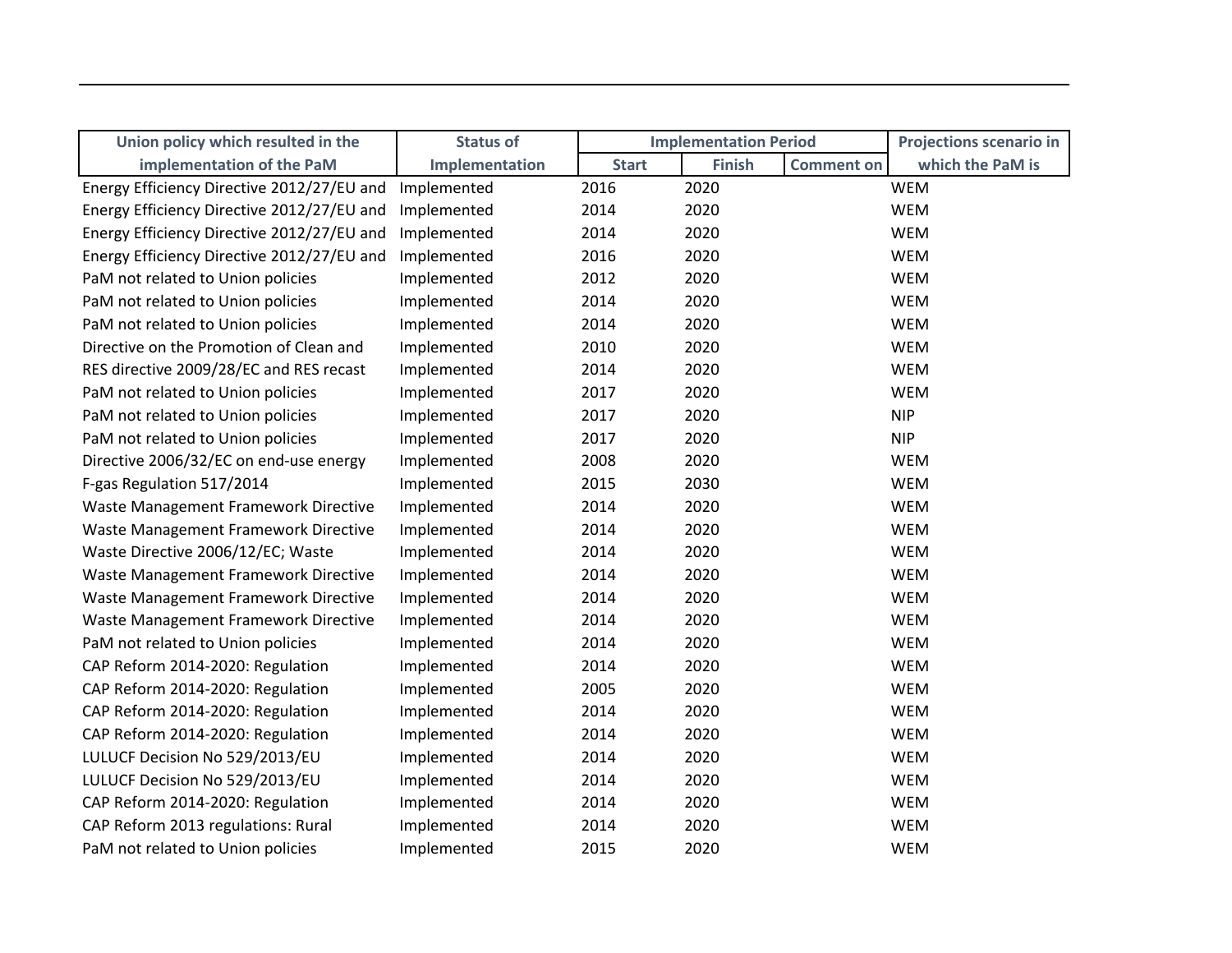| Energy Efficiency Directive 2012/27/EU and              | Implemented | 2014 | 2020 | <b>WEM</b> |
|---------------------------------------------------------|-------------|------|------|------------|
| RES directive 2009/28/EC and RES recast                 | Implemented | 2015 | 2020 | <b>WEM</b> |
| Energy Efficiency Directive 2012/27/EU and              | Implemented | 2013 | 2020 | <b>WEM</b> |
| PaM not related to Union policies                       | Implemented | 2015 | 2030 | <b>NIP</b> |
| Cogeneration Directive 2004/8/EC; Directive Implemented |             | 2010 | 2020 | <b>WEM</b> |
| PaM not related to Union policies                       | Implemented | 2015 |      | <b>NIP</b> |
| PaM not related to Union policies                       | Implemented | 2007 |      | <b>WEM</b> |
| Energy Efficiency Directive 2012/27/EU and              | Implemented | 2015 |      | <b>NIP</b> |
| EU ETS directive 2003/87/EC as amended by               | Implemented | 2005 | 2020 | <b>WEM</b> |
| Regulation on CO2 from cars and vans                    | Implemented | 2009 |      | <b>WEM</b> |
| RES directive 2009/28/EC and RES recast                 | Implemented | 2013 | 2020 | <b>WEM</b> |
| RES directive 2009/28/EC and RES recast                 | Implemented | 2013 | 2020 | <b>WEM</b> |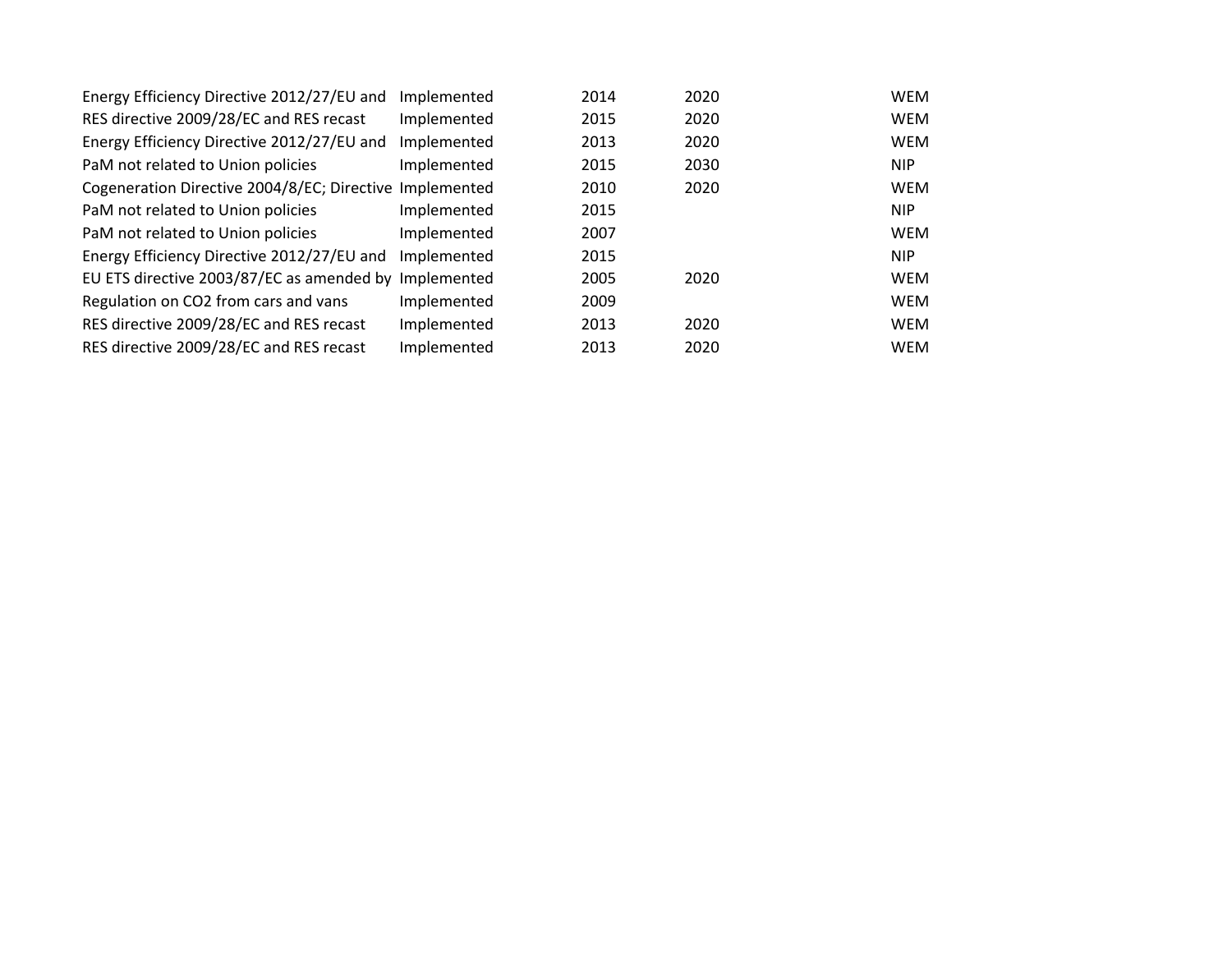| Entities responsible for implementing the                                               | Indicators used to monitor and evaluate       | <b>Reference to assessments and</b>        |
|-----------------------------------------------------------------------------------------|-----------------------------------------------|--------------------------------------------|
| policy                                                                                  | progress over time (ex-post or ex-ante)       | <b>Reference</b>                           |
| National Institute for Transport and Mobility                                           |                                               | Mobility Package (IMT, IP) and National    |
| National Institute for Transport and Mobility Measurement of the increase in pkm        |                                               | National Road Plan (PNR); CCV; National    |
| National Institute for Transport and Mobility Increase the number of passengers (% pkm) |                                               | National Action Plan for Energy Efficiency |
| National Institute for Transport and Mobility                                           |                                               | National Action Plan for Energy Efficiency |
| National Institute for Transport and Mobility Number of public passenger transport      |                                               | National Action Plan for Energy Efficiency |
| National Institute for Transport and Mobility                                           |                                               | National Road Plan (PNR); CCV; Information |
| National Institute for Transport and Mobility                                           |                                               | CCV; National Action Plan for Energy       |
| National Institute for Transport and Mobility                                           |                                               | CCV; National Action Plan for Energy       |
| National Institute for Transport and Mobility                                           |                                               | CCV; National Action Plan for Energy       |
| National Institute for Transport and Mobility                                           |                                               | National Road Plan (PNR); National Action  |
| National Institute for Transport and Mobility                                           |                                               | National Action Plan for Energy Efficiency |
| National Institute for Transport and Mobility                                           |                                               | CCV; National Action Plan for Energy       |
| Directorate-General for Energy and Geology                                              |                                               |                                            |
| Portuguese Environment Agency (APA)                                                     |                                               |                                            |
| Portuguese Environment Agency (APA)                                                     |                                               | Strategic plan for solid waste 2020        |
| Portuguese Environment Agency (APA)                                                     |                                               | Strategic plan for solid waste 2020        |
| Portuguese Environment Agency (APA)                                                     |                                               | Strategic plan for solid waste 2020        |
| Portuguese Environment Agency (APA)                                                     |                                               | Strategic plan for solid waste 2020        |
| Portuguese Environment Agency (APA)                                                     | Total recyclable waste (Ton) {2014 : , 2020 : | Strategic plan for solid waste 2020        |
| Portuguese Environment Agency (APA)                                                     |                                               | Strategic plan for solid waste 2020        |
| Portuguese Environment Agency (APA)                                                     |                                               | PENSAAR 2020 - A new strategy for the      |
| 2020 Rural Development Programme                                                        |                                               |                                            |
| Financing Institute for Agriculture and                                                 |                                               | Normative Order No. 6/2015, of February    |
| Rural Development Program Management                                                    |                                               | Rural Development Program 2020             |
| Rural Development Program Management                                                    |                                               | Rural Development Program 2020             |
| ICNF, GPP (Government)                                                                  |                                               |                                            |
| ICNF, GPP (Government)                                                                  |                                               |                                            |
| Rural Development Program Management                                                    |                                               |                                            |
| ICNF, GPP (Government)                                                                  |                                               |                                            |
| Directorate-General for Energy and Geology                                              |                                               | Resolution of the Council of Ministers no. |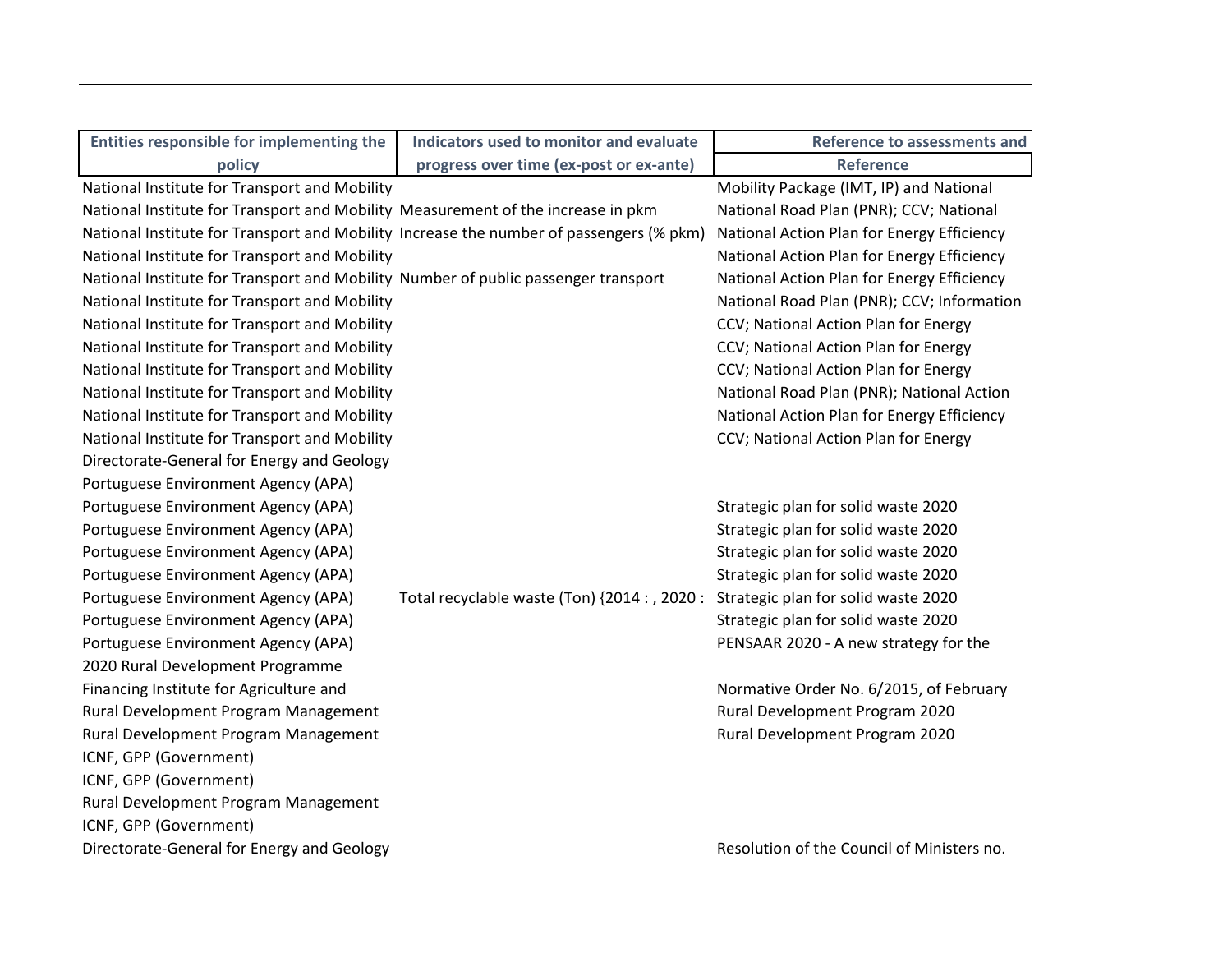DGEG (Government)

Directorate-General for Energy and Geology Directorate-General for Energy and Geology Directorate-General for Territory (DGT) 2001 2002 of 10 Aprilis 2002 of 10 Aprilis 2003 of 10 Aprilis 2003 of 10 Aprilis 2013 of 10 Aprilis 2013 of 10 Aprilis 2013 of 10 Aprilis 2013 of 10 Aprilis 2013 of 10 Aprilis 2013 o Diretorate-General for Energy and Geology Ministry of Environment (Government) ; Ministry of Finance (Government) Ministry of Finance (Government) Portuguese Environment Agency (APA) Ministry of Finance (Government) Diretorate-General for Energy and Geology Diretorate-General for Energy and Geology 2002 degree 2003 degree 2013 de 10 de 10 de Abril; National Action P

1) Resolution of the Council of Ministers no.

Resolução do Conselho de Ministros n.º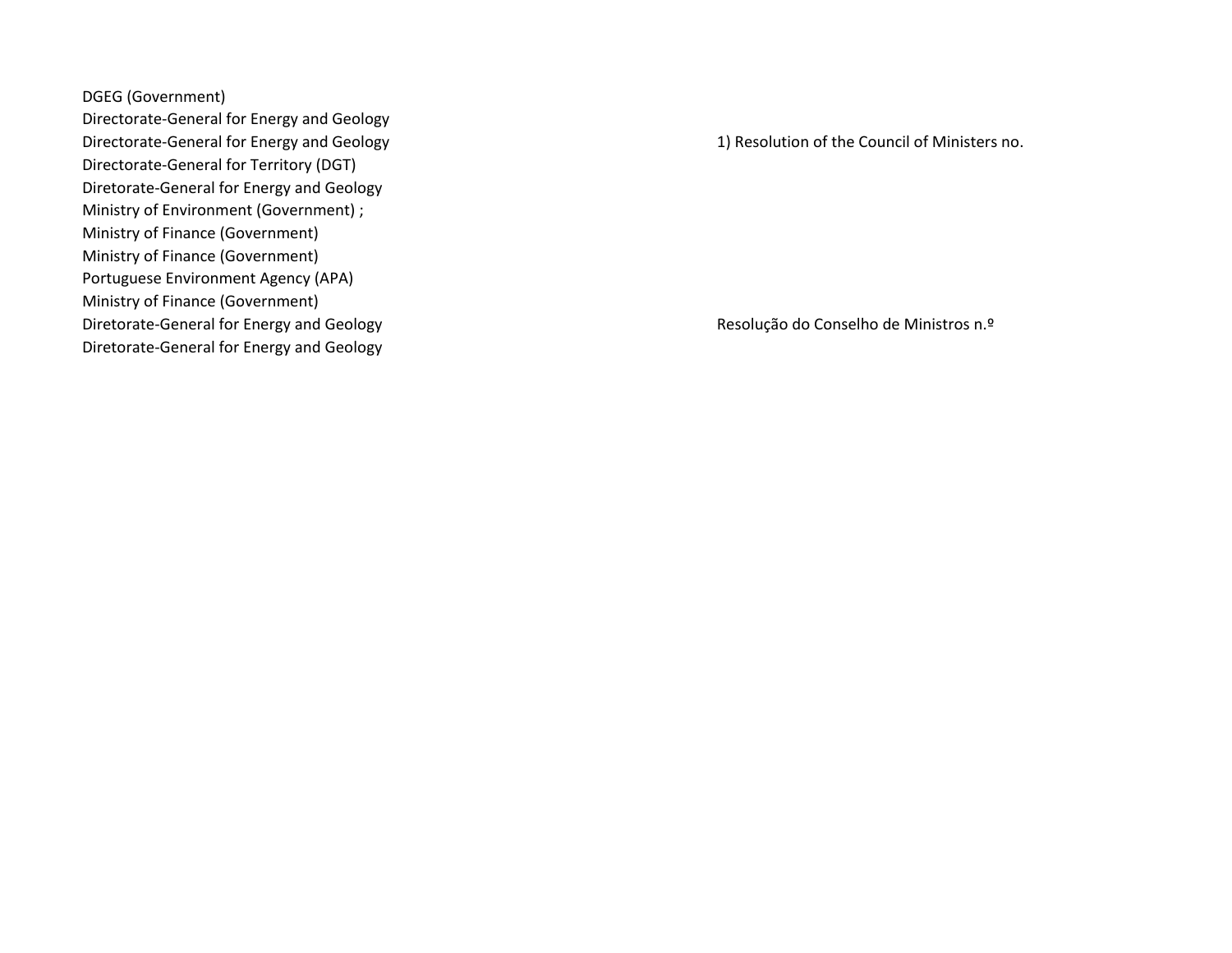| <b>General Comments</b><br>underpinning technical reports | Policy impacting EU ETS or ESD emissions GHG emission |
|-----------------------------------------------------------|-------------------------------------------------------|
| <b>URL</b>                                                | <b>EU ETS</b>                                         |
| The valorization of the environmental<br>ESD              |                                                       |
| (T1.1.2)<br><b>ESD</b>                                    |                                                       |
| (T1.1.3)<br><b>ESD</b>                                    |                                                       |
| (T1.1.4)<br><b>ESD</b>                                    |                                                       |
| (T1.2.1)<br>ESD                                           |                                                       |
| (T1.2.2)<br>ESD                                           |                                                       |
| (T2.1)<br><b>ESD</b>                                      |                                                       |
| Administrative Order N.º 1612-B/2017 from ESD             |                                                       |
| Directive (EU) 2015/1513 of 9 September ESD               |                                                       |
| Resolution of the Council of Ministers n.º ESD            |                                                       |
| (T3.1)<br><b>ESD</b>                                      |                                                       |
| (T3.2)<br><b>ESD</b>                                      |                                                       |
| EU ETS; ESD<br>The "Directive 2006/32/EC on energy        |                                                       |
| <b>ESD</b><br>Ex-ante assessment comments: for            |                                                       |
| <b>ESD</b><br>(R1.1)                                      |                                                       |
| <b>ESD</b><br>(R1.2)                                      |                                                       |
| ESD<br>(R1.3)                                             |                                                       |
| ESD<br>(R1.4)                                             |                                                       |
| ESD<br>(R1.5)                                             |                                                       |
| (R1.6)<br>ESD                                             |                                                       |
| The progress indicators correspond to the ESD             |                                                       |
| http://www.gpp.pt/index.php/programas-e- (A1.1)<br>ESD    |                                                       |
| <b>ESD</b>                                                |                                                       |
| (A2.2)<br><b>ESD</b>                                      |                                                       |
| The reference to Community policy                         |                                                       |
| <b>ESD</b><br>The reference to Community policy           |                                                       |
| <b>ESD</b><br>(F1.1)                                      |                                                       |
| (F2.1)<br>ESD                                             |                                                       |
| (F3.1)<br>ESD                                             |                                                       |
| (F4.2)<br><b>ESD</b>                                      |                                                       |
| AP1.1<br>ESD                                              |                                                       |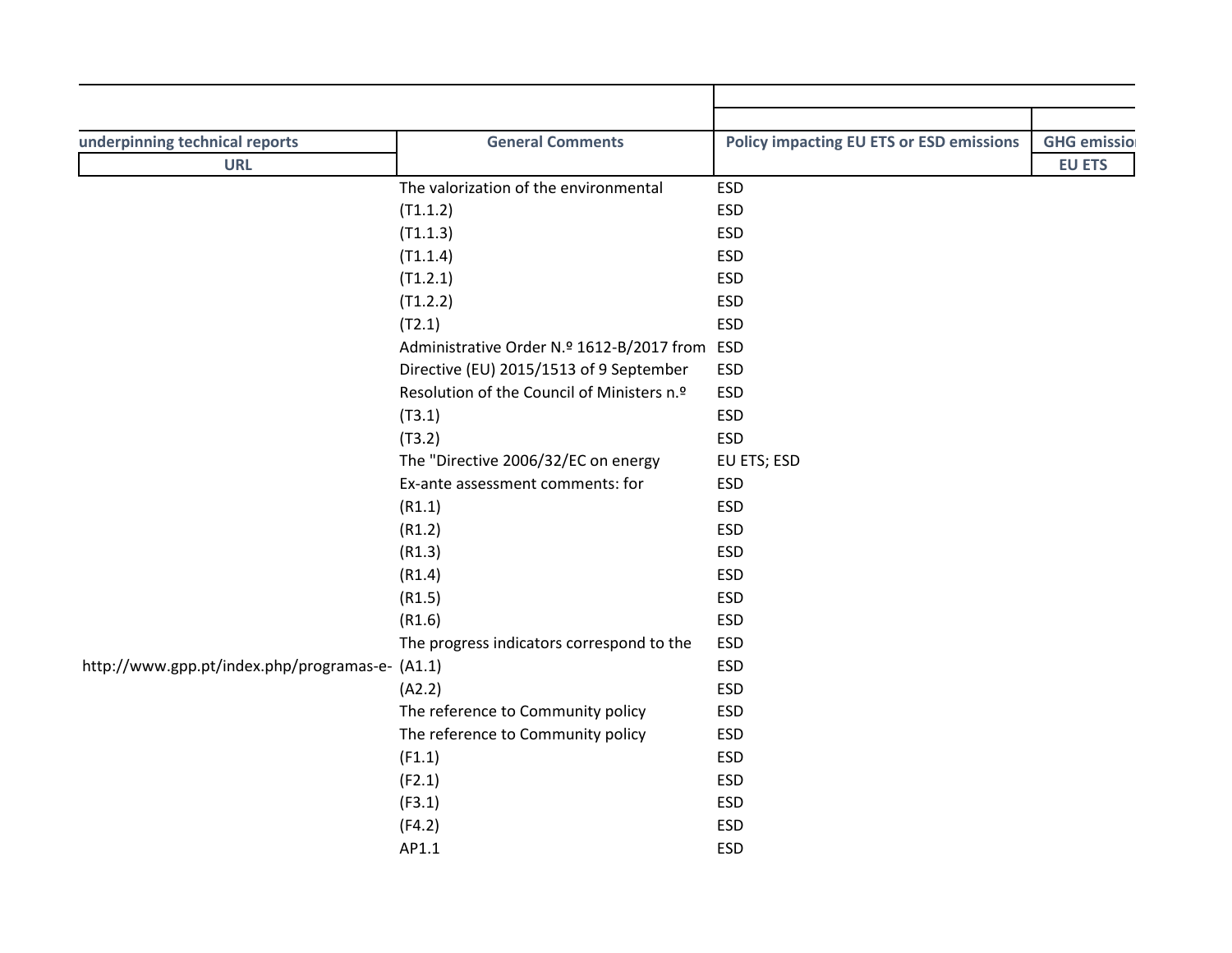| (AP2.1)                                    | ESD           |
|--------------------------------------------|---------------|
| (E1.2)                                     | <b>ESD</b>    |
| (E1.1, 1.3, 2.1, 2.2, 2.3)                 | <b>ESD</b>    |
|                                            | <b>ESD</b>    |
| Decret of Law n.º 23/2010 of 25th of March | EU ETS: ESD   |
| Law n.º 82-D/2014 of 31st of December.     | ESD           |
| Law n.º 22-A/2007 of 29th of June. Law n.º | <b>ESD</b>    |
| Law n.º 82-D/2014 of 31st of December.     | <b>ESD</b>    |
| Decret of Law n.º 93/2010 of 27th of July; | <b>EU ETS</b> |
|                                            | <b>ESD</b>    |
|                                            | EU ETS; ESD   |
|                                            | EU ETS: ESD   |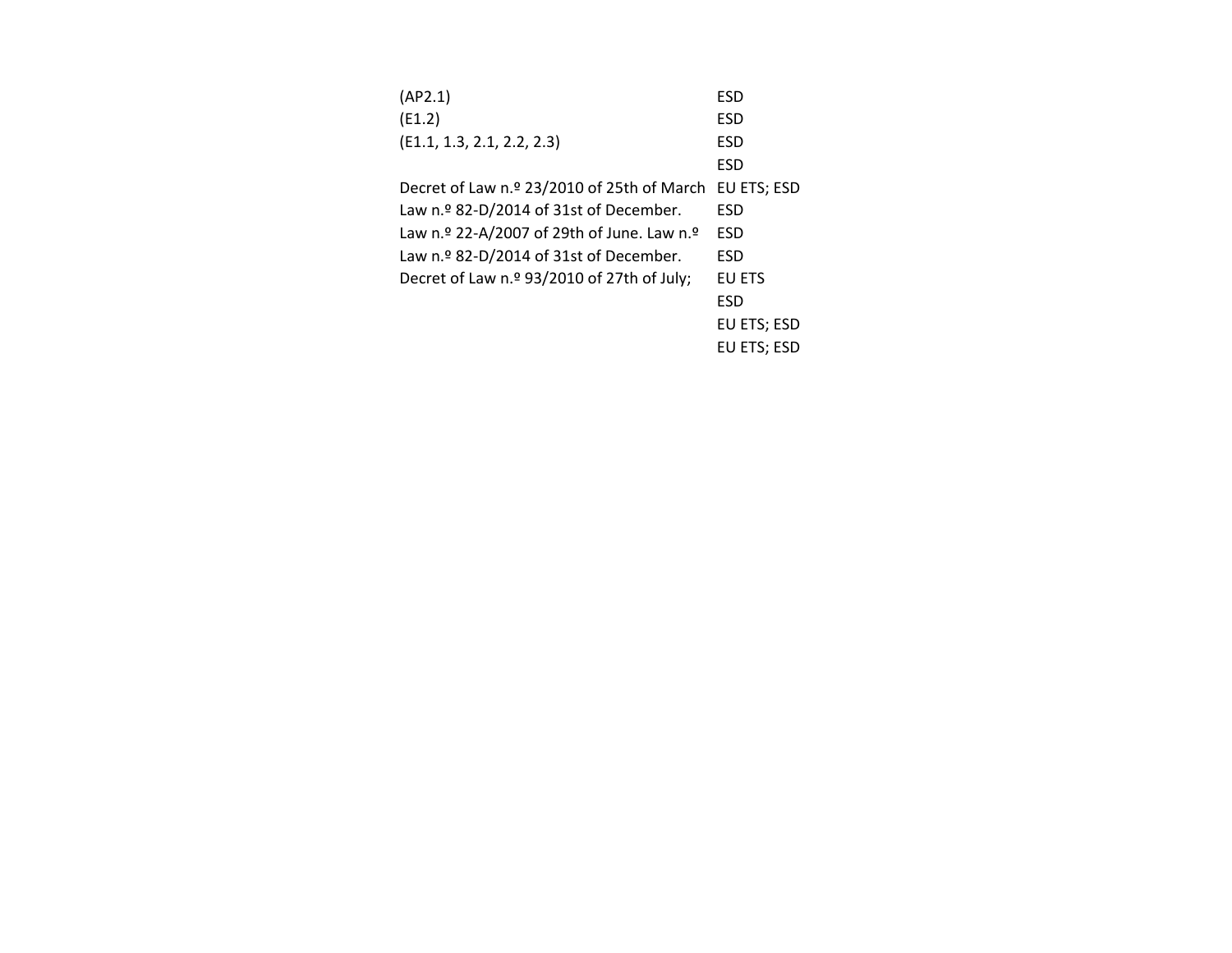| Ex-ante assessment              |       |              |                                               |              |                                            |            |       |                      |                     |
|---------------------------------|-------|--------------|-----------------------------------------------|--------------|--------------------------------------------|------------|-------|----------------------|---------------------|
| 2020<br>ns reductions for year. |       |              | <b>GHG emissions reductions for year 2025</b> |              | <b>GHG emissions reductions for year ?</b> |            | 2030  | <b>GHG emissions</b> | reductions <b>i</b> |
| <b>ESD</b>                      | Total | J ETS<br>LV. | <b>ESD</b>                                    | <b>Total</b> | <b>EU ETS</b>                              | <b>ESD</b> | Total | <b>EU ETS</b>        | <b>ESD</b>          |

0,02 0,02 0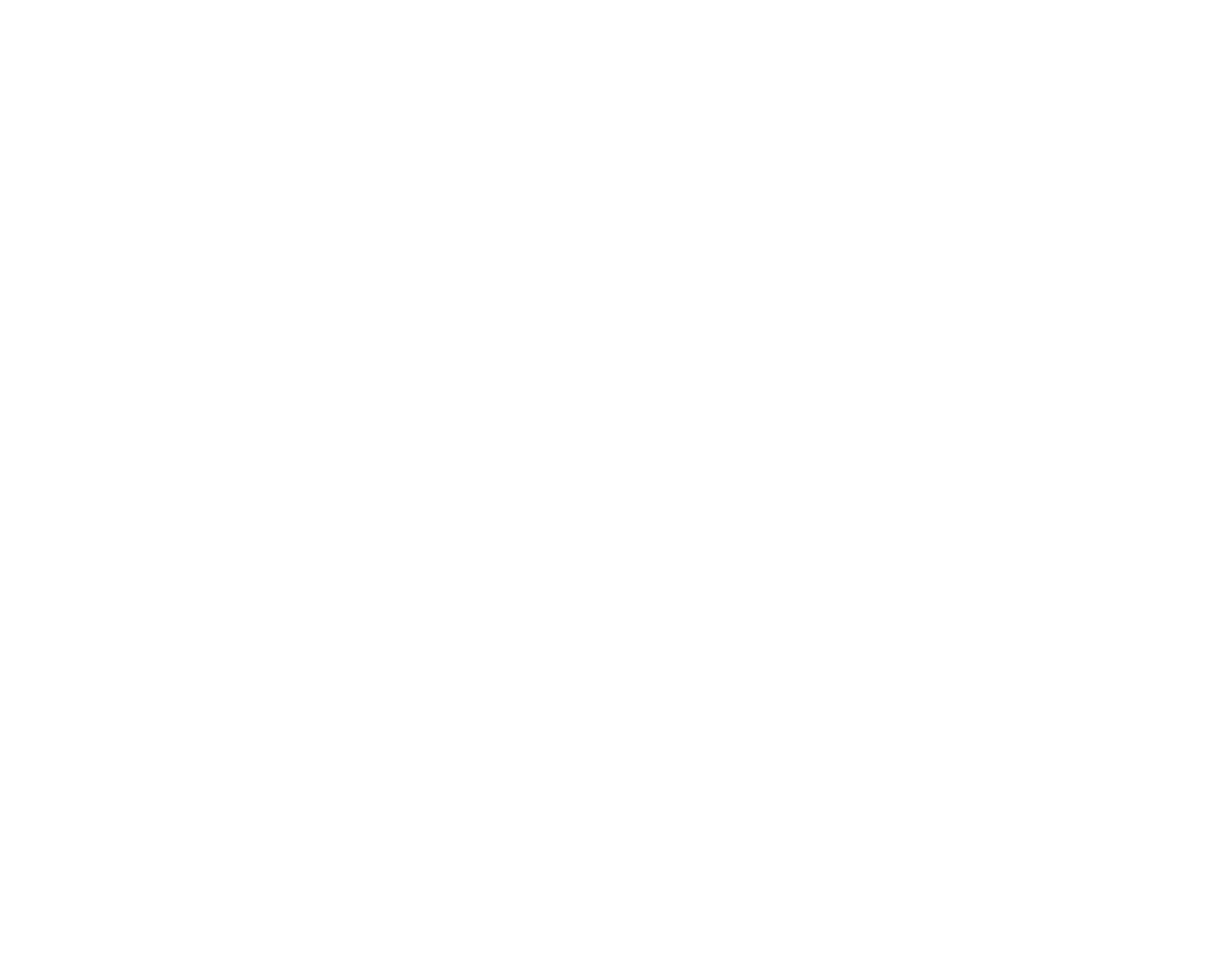|              | Table:                                           |         |                                       |
|--------------|--------------------------------------------------|---------|---------------------------------------|
|              |                                                  |         |                                       |
| or year 2035 | Documentation/ Source of estimation if available |         | r for which reduction <br><b>Year</b> |
| <b>Total</b> | <b>Reference</b>                                 | Weblink |                                       |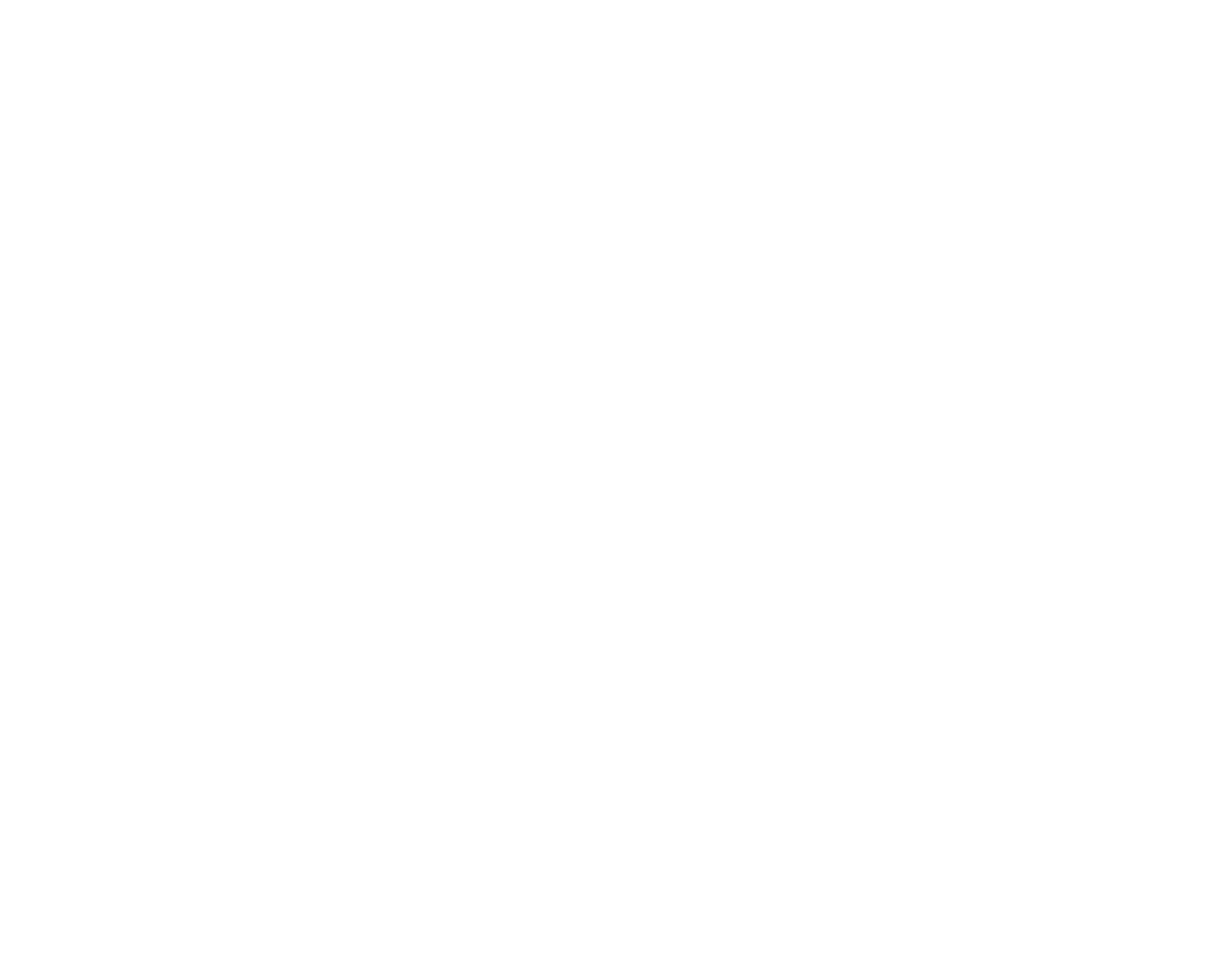|                         |                                                    | Ex-post assessment             |
|-------------------------|----------------------------------------------------|--------------------------------|
| <b>Average emission</b> | <b>Explanation of the basis for the mitigation</b> | <b>Factors affected by PaM</b> |
| reduction               | <b>estimates</b>                                   |                                |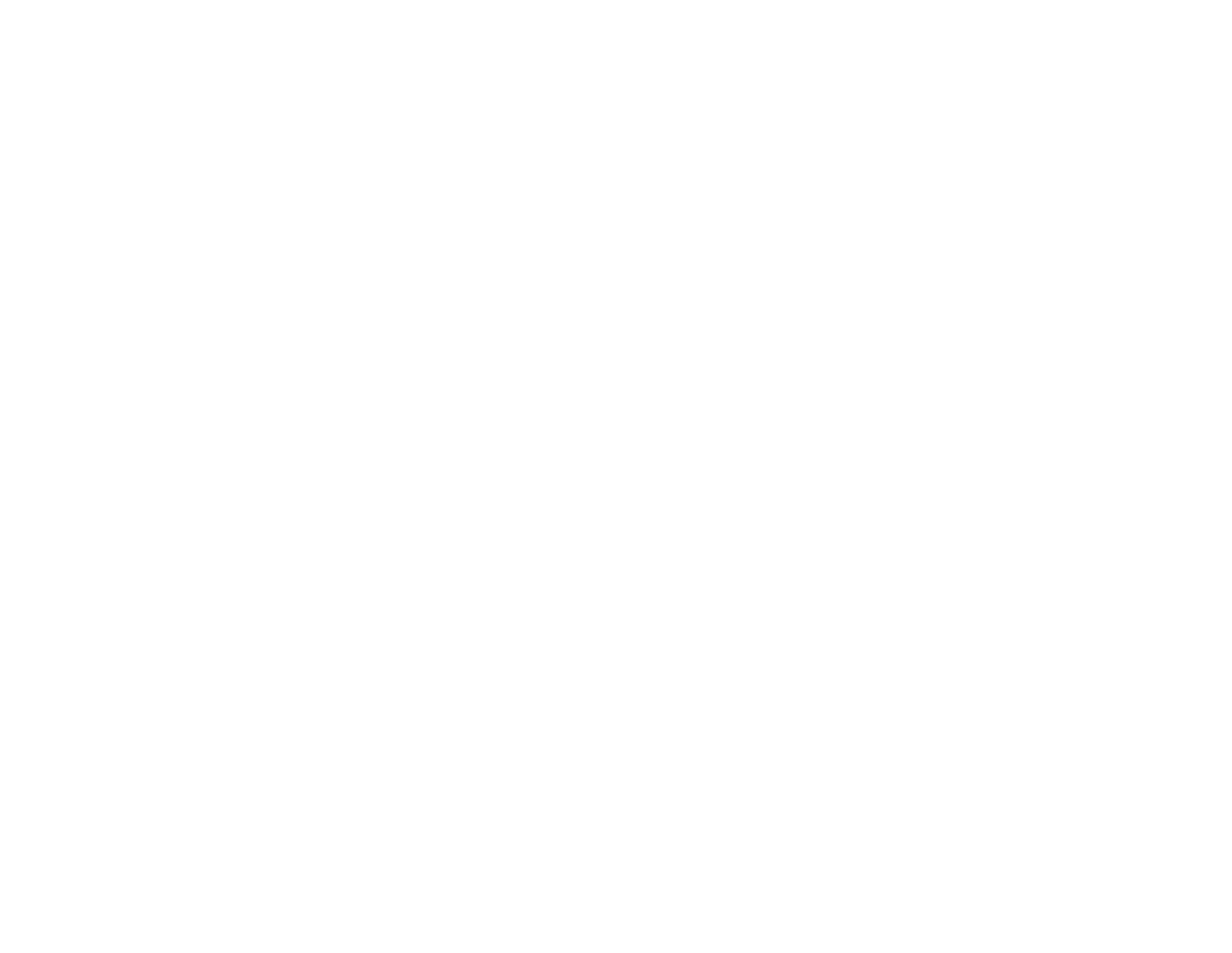|                        |                             |                            |                      | <b>Projected costs and ben</b> |
|------------------------|-----------------------------|----------------------------|----------------------|--------------------------------|
| )S1                    |                             |                            | <b>Benefit</b>       | <b>Net</b>                     |
| Year(s) for which cost | <b>Price reference year</b> | <b>Benefits in EUR per</b> | Absolute benefit per | Net costs in EUR per           |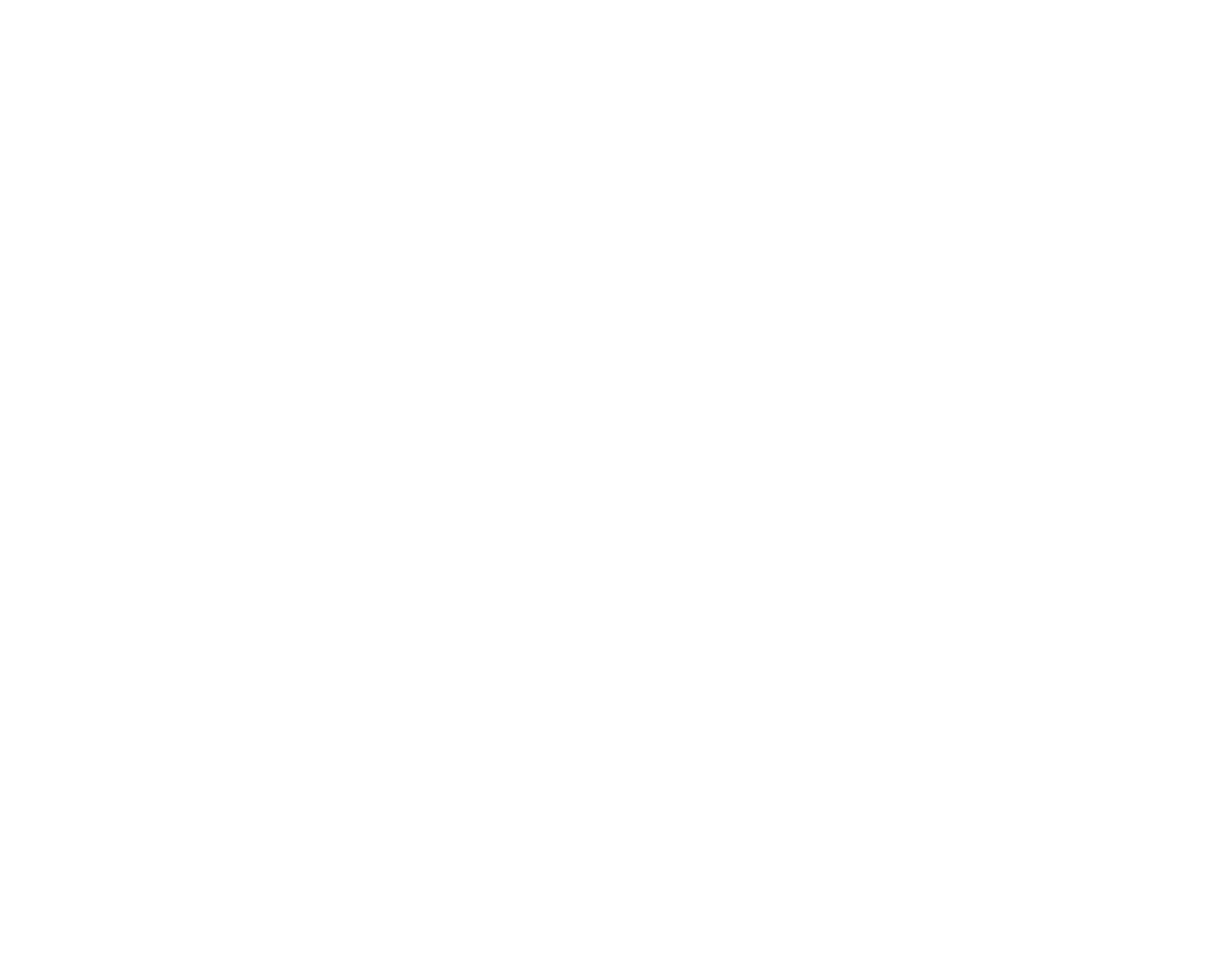| efits |                                                                       |                    |
|-------|-----------------------------------------------------------------------|--------------------|
| cost  | Description of cost estimates (basis for cost                         | Documentation/Sour |
|       | Net Cost per year in EUR estimate, what type of costs are included in | Reference          |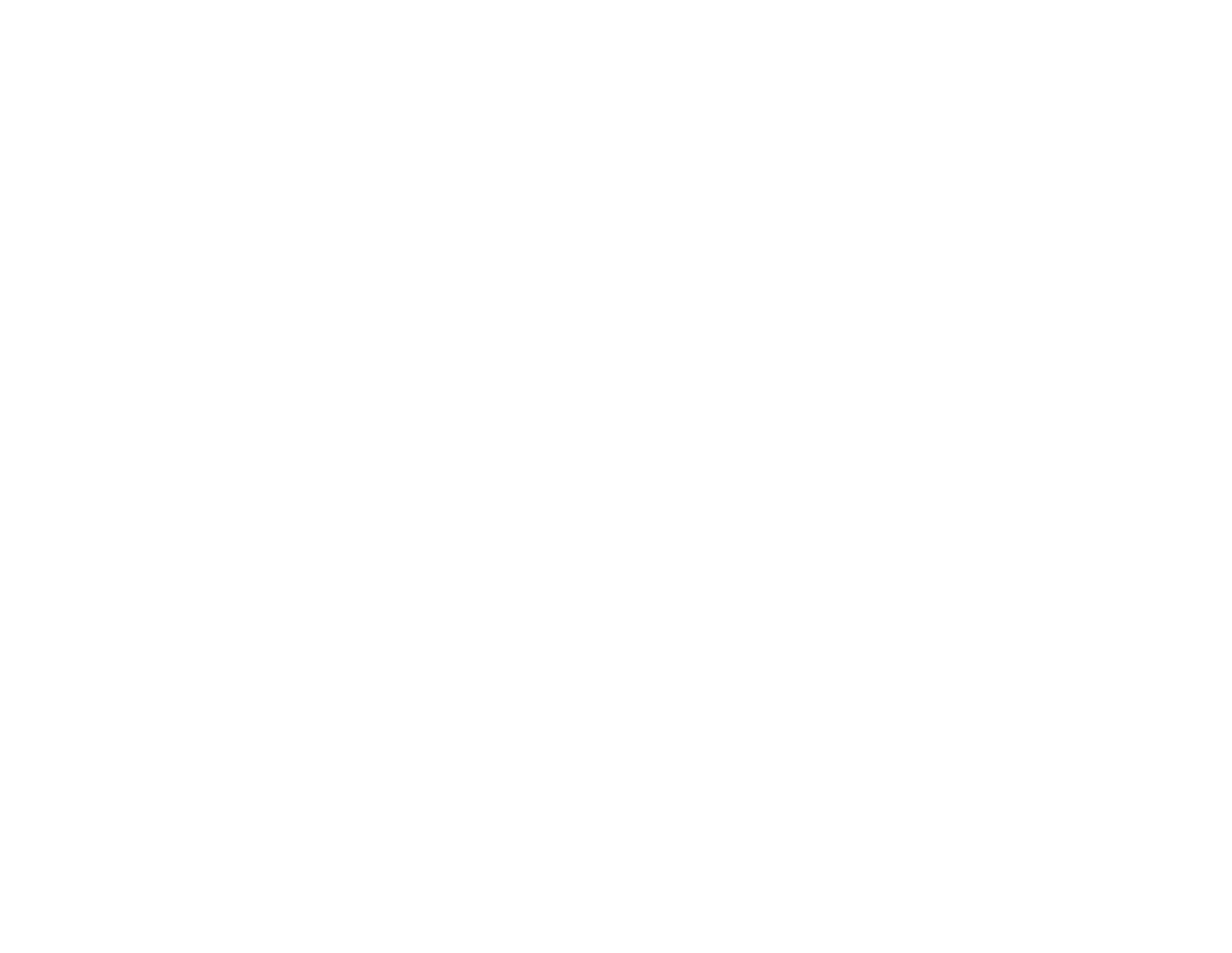|                         | 'ahle<br>ianic -                                                                                          |  |  |
|-------------------------|-----------------------------------------------------------------------------------------------------------|--|--|
|                         |                                                                                                           |  |  |
| the of cost estimation. |                                                                                                           |  |  |
| Weblin                  | Year(s) for which cost<br>Price reference year<br><b>Costs in EUR per tonne</b><br>Absolute costs per yea |  |  |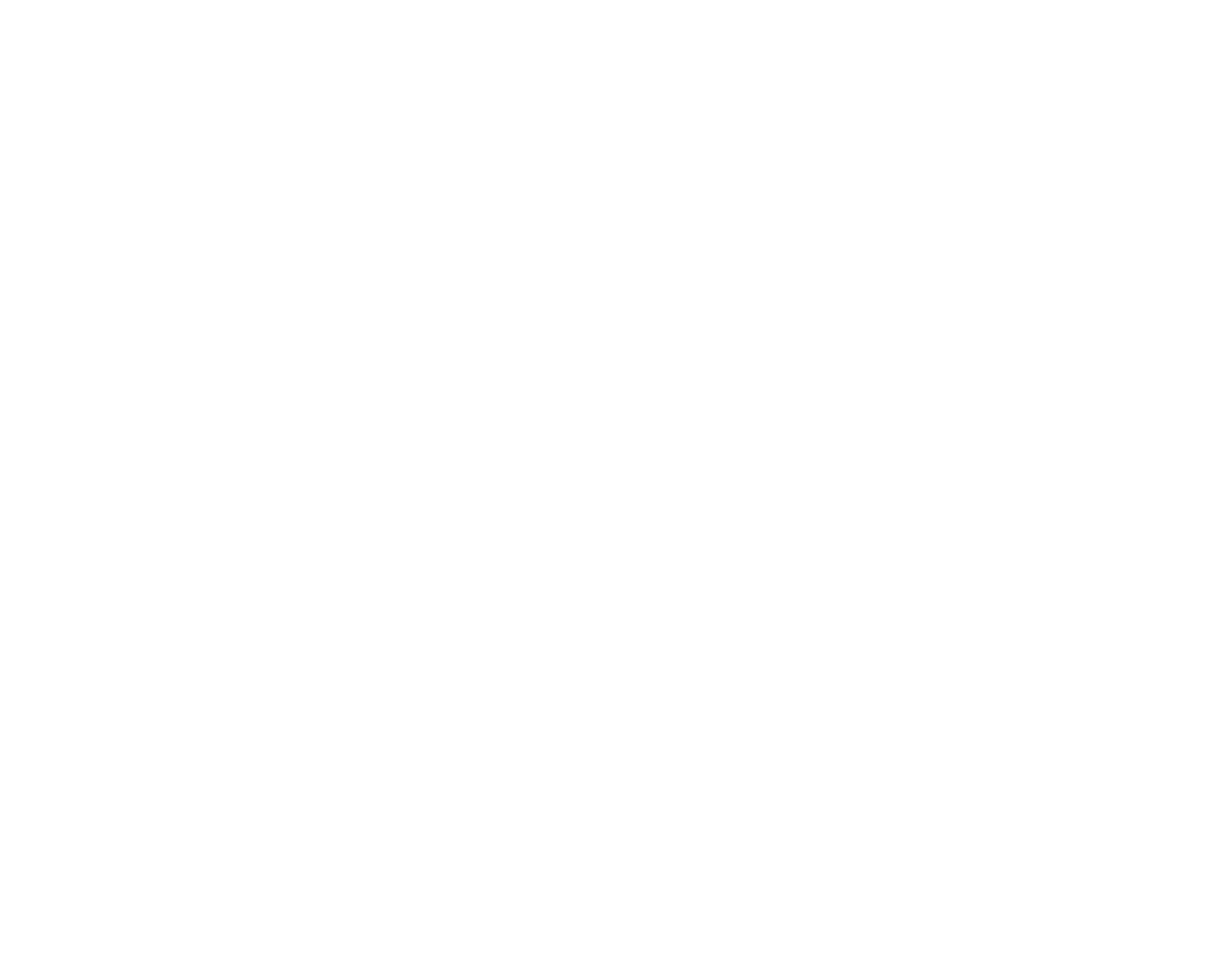|                            |                      | <b>Realised costs and benefits</b> |          |                                                                                            |
|----------------------------|----------------------|------------------------------------|----------|--------------------------------------------------------------------------------------------|
|                            | <b>Benefit</b>       |                                    | Net cost | Description of cost estimates (basis for cost                                              |
| <b>Benefits in EUR per</b> | Absolute benefit per |                                    |          | Net costs in EUR per Net Cost per year in EUR estimate, what type of costs are included in |